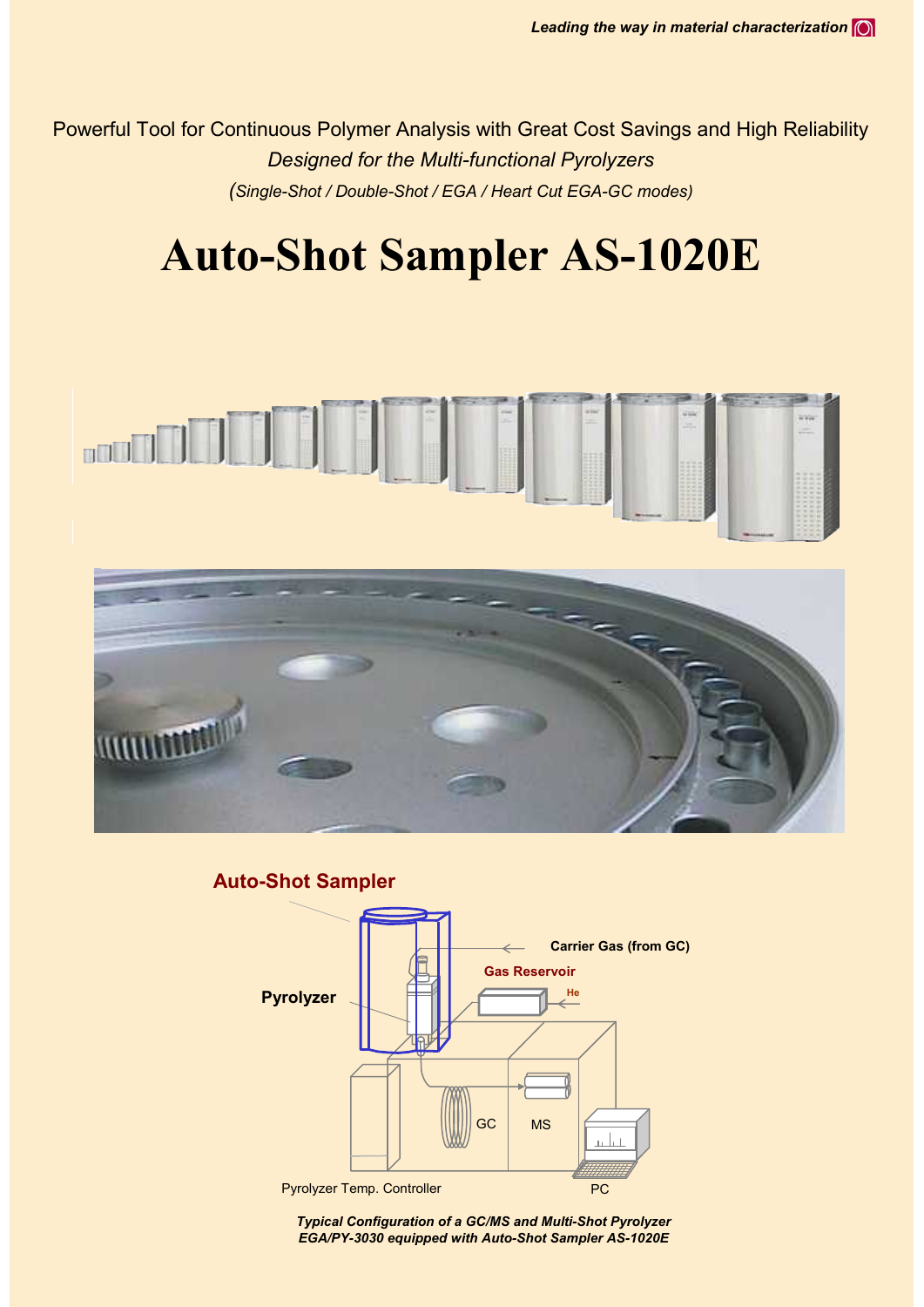### **Features of Auto-Shot Sampler: AS-1020E ( Flash Pyrolysis/ Double-Shot Pyrolysis/ EGA/ EGA Heart-Cut GC modes)**

Pyrolysis Gas Chromatography (Py-GC) is a very useful characterization tool for most of polymeric materials including insoluble solids and composite materials. Py-GC is extensively used in a wide spectrum of application areas such as polymer chemistry, quality control, forensic science, environmental research, energy related technologies, geological science, and food chemistry.

Auto-Shot Sampler: AS-1020E has been developed to allow multiple samples to analyze in such technical areas. This equipment provides significant cost savings by reducing the workload and great improvement in the reliability of analysis results when combined with the Multi-Shot Pyrolyzer EGA/PY-3030D of Frontier Laboratories Ltd.

## *Advantages of Automated Analysis*

## **1. Great Cost Savings by Reduction of Workload**

• Continuous Operation for up to 48 samples

Assuming the average time to obtain a pyrogram is one hour, analysis of 48 samples will require whole one week. The same results can be obtained in two days if the Auto-Shot sampler is used. Further, the operator can work on other tasks simultaneously.

• Sample can be analyzed by any of the four analytical methods

## **2. High Reliability of Analytical Results**

- Eliminates variations owning to operators.
- Minimizes variations due to unexpected factors such as sampling errors.



**Four Analytical methods Flash Pyrolysis/ Double-Shot Pyrolysis/ EGA/ EGA Heart-Cut GC** ( Figures below show analytical results of a synthetic rubber obtained using four analytical methods )

**Py** 1) Flash pyrolysis-GC (Py-GC) analysis <Flash pyrolysis and GC analysis>

2) Double-Shot GC Analysis

<Thermal desorption analysis for volatiles followed by Py-GC analysis>



3) EGA analysis < Simple but powerful thermal analysis using Multi-Shot pyrolyzer>



#### 4) EGA Heart-Cut GC analysis

< GC analysis of selected zones of EGA thermogram>

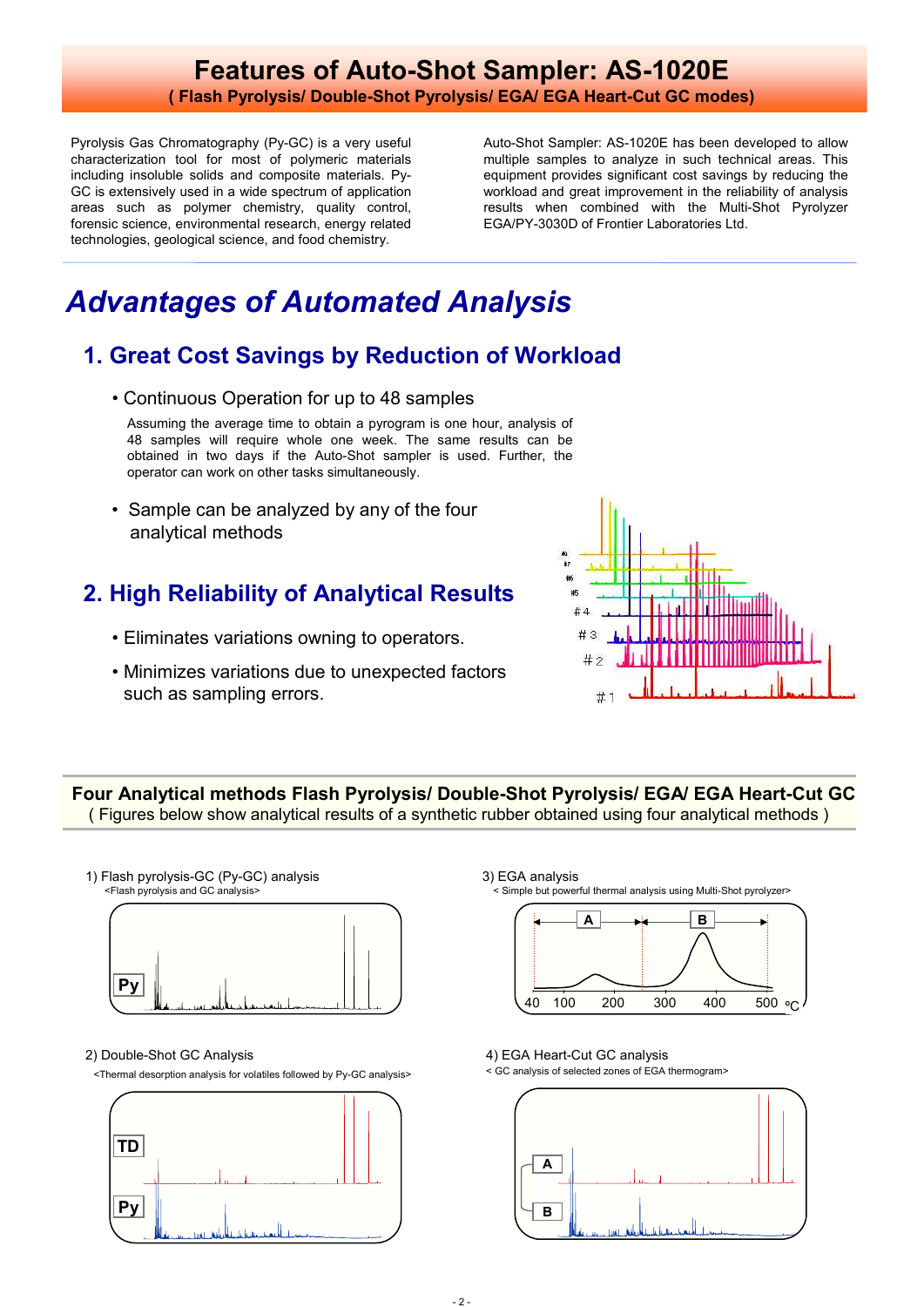## **Guarantee High Data Reproducibility and Reliability**

#### *Combination with "Multi-Shot Pyrolyzer ®" Guarantees an Excellent Reproducibility*

The Multi-Shot Pyrolyzer™ with a vertical furnace employs free-fall sample introduction and guarantees reproducibility of the analytical results. An example of pyrogram reproducibility when Auto-Shot Sampler was in use is shown in the figure below. The 48 samples of about 30 µg each of polystyrene were continuously analyzed. The average peak area ratio of styrene trimer versus styrene monomer thus obtained was 14.29%, and its reproducibility expressed by relative standard deviation (C. V. %) was 1.6%.



#### *Evaluation of the Flow Path Contamination*

In a continuous operation with multiple samples, high boiling point pyrolyzates may gradually deposit and disturb the analysis. In order to test the degree of such contamination, acrylonitrile-butadiene rubber (NBR) containing a few percents of high boiling point plasticizers was subjected to 600 times continuous pyrolysis at 600ºC. The charts below are the first pyrogram and the blank run (16 times magnification) after 600 pyrolysis runs. The plasticizers were not detected in the latter pyrogram even when the sensitivity of the FID was set at the highest.

> Sample: NBR (0.5mg), Pyrolysis at 600ºC, Column Ultra ALLOY-5, 30m x 0.25mm id, 0.25um, GC Temperature 40(3 min.)- 300ºC (3min. hold)(10ºC/min.)

Test for Flow Path Contamination



#### *From Sample Introduction to Sample Cup Retrieval*

#### **Sample cup introduction to the pyrolyzer :**

The sample cup is automatically introduced by gravity into the pyrolysis furnace through valves operating sequentially at each analysis cycle, and then heated according to the intended operation, such as thermal desorption, flash pyrolysis, or programmed temperature ramp. When heating is done stepwise, such as in the case of Double-Shot method or EGA-Heart-cut method, the sample cup travels up and down from the waiting position (ambient temperature) to the center of the heating furnace as the method specifies.

#### **Sample cup retrieval after analysis :**

After the pyrolysis, the sample cup is blown up by the pressurized carrier gas introduced into the point between pyrolyzer and GC injection port. The cup is then retrieved into the receiver.